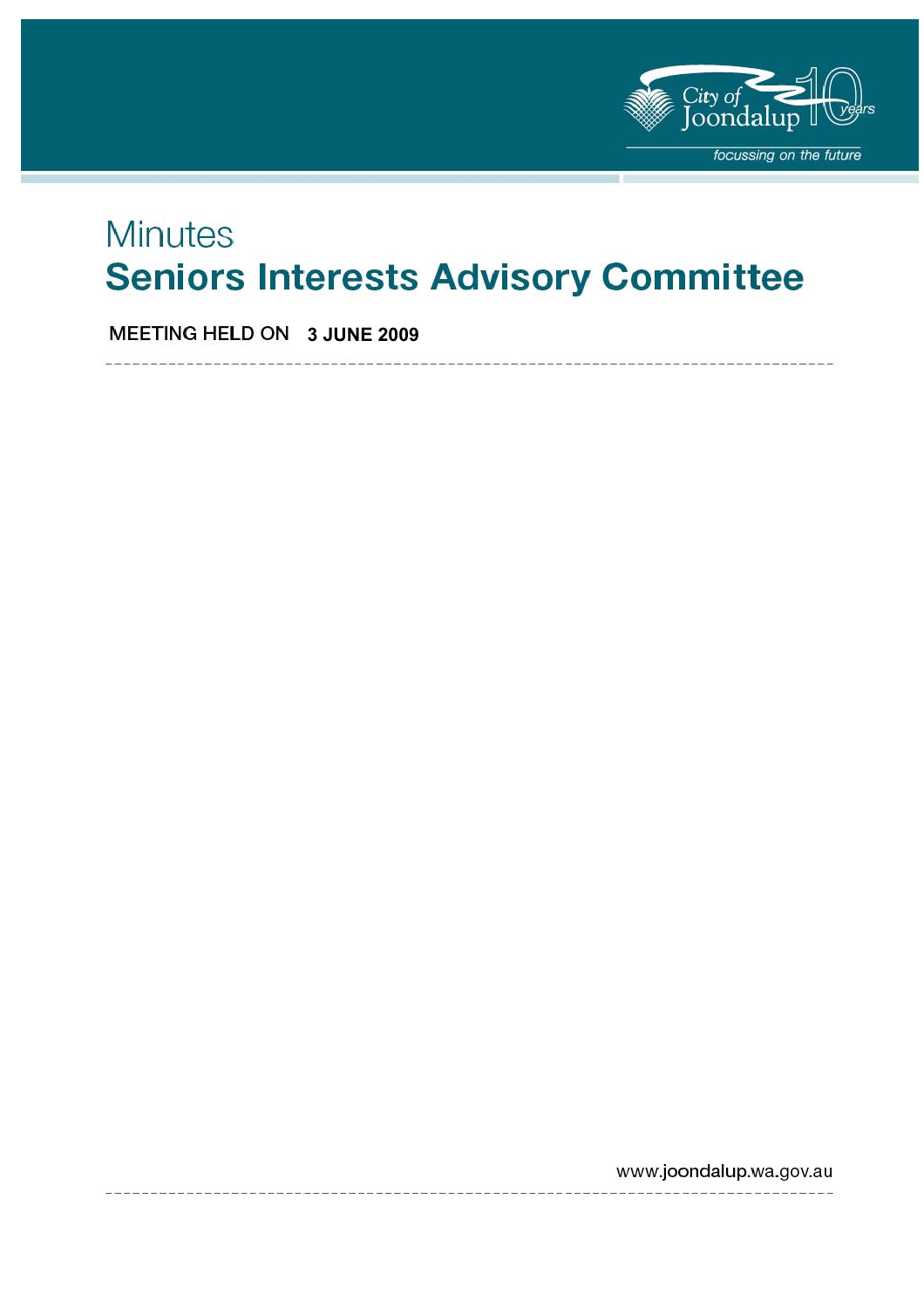### **TABLE OF CONTENTS**

| <b>Item No</b> | Title                                                                          | Page No |
|----------------|--------------------------------------------------------------------------------|---------|
|                | Declaration of Opening                                                         | 2       |
|                | Apologies/Leave of absence                                                     | 2       |
|                | <b>Confirmation of Minutes</b>                                                 | 3       |
|                | Announcements by the Presiding Person without discussion                       | 3       |
|                | Declarations of Interest                                                       | 3       |
|                | Identification of matters for which the meeting may sit behind<br>closed doors | 3       |
|                | Petitions and deputations                                                      | 3       |
|                | Reports                                                                        | 3       |
| Item 1         | Presentation - Seniors Peer Based Mental Health Promotion<br>Project - [55511] | 3       |
|                | Motions for which previous notice has been given                               | 4       |
|                | Requests for Reports for Future Consideration                                  | 4       |
|                | Closure                                                                        | 5       |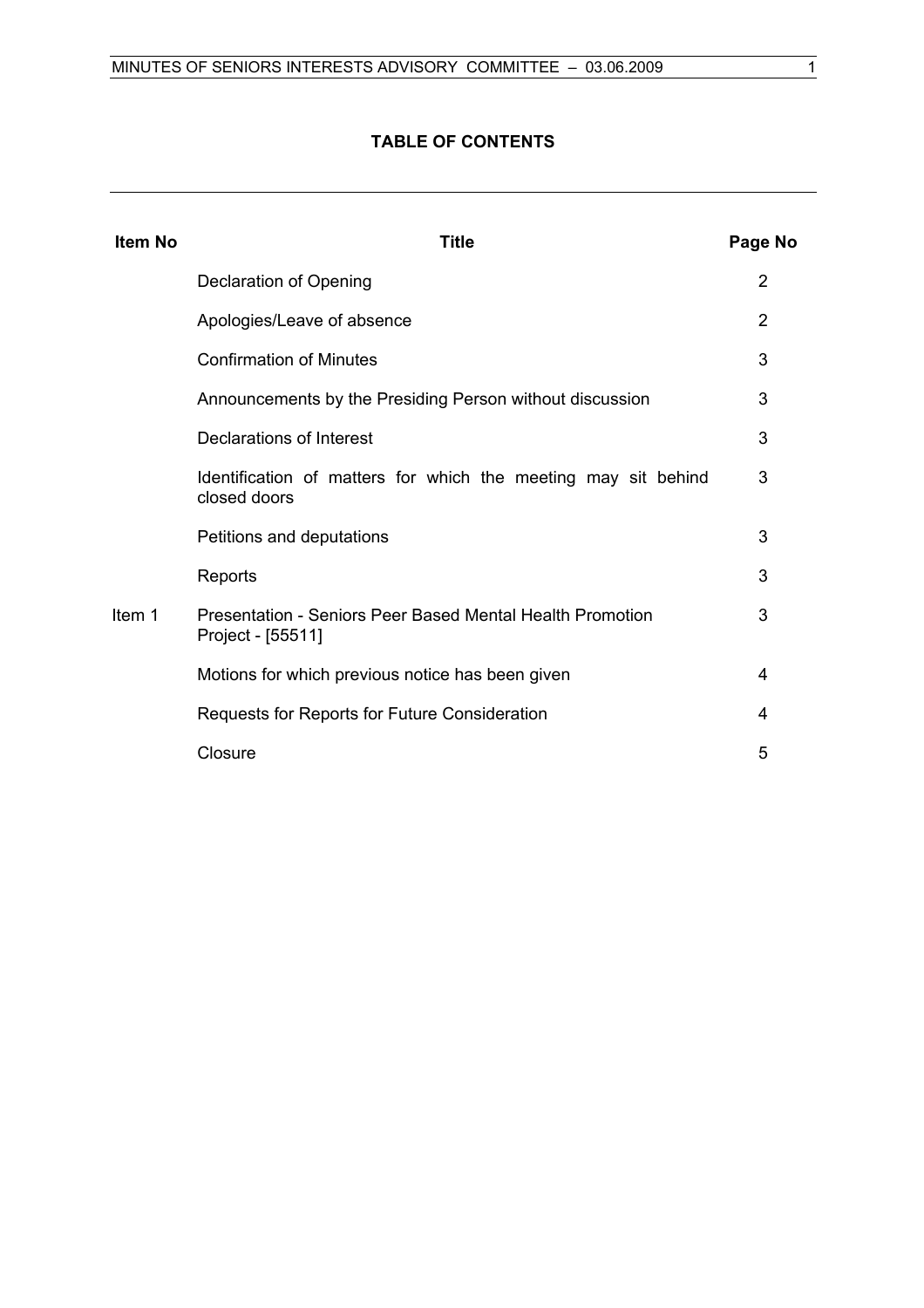# **CITY OF JOONDALUP**

#### **MINUTES OF THE SENIORS INTERESTS ADVISORY COMMITTEE MEETING HELD IN CONFERENCE ROOM 2, JOONDALUP CIVIC CENTRE, BOAS AVENUE, JOONDALUP ON WEDNESDAY, 3 JUNE 2009**

#### **ATTENDANCE**

#### **Committee Members:**

| Cr Brian Corr            | Presiding Person | South-East Ward                            |
|--------------------------|------------------|--------------------------------------------|
| Ms Margaret March        |                  | <b>Community Member</b>                    |
| Ms Valerie Corey         |                  | <b>Community Member</b>                    |
| <b>Ms Patricia Geary</b> |                  | <b>Community Member</b>                    |
| Mr Allyn Bryant          |                  | Association of Independent Retirees        |
| Mr Alex Cilia La Corte   |                  | <b>National Seniors</b>                    |
| Mr Patrick Wyburn        |                  | <b>WA Retirement Complexes Association</b> |
| Ms Anne Pike             |                  | Advocare Inc                               |
| Officers:                |                  |                                            |
|                          |                  |                                            |

| Mrs Julie Forrester         | Acting Manager, Community Development and Libraries |
|-----------------------------|-----------------------------------------------------|
| <b>Mrs Pauline Sookloll</b> | <b>Community Development Officer</b>                |
| Mrs Barbara Oosterhuis      | Community Development Officer                       |
| Mrs Lesley Taylor           | <b>Administrative Secretary</b>                     |

#### **In Attendance:**

| Ms Marlene Robins | Project Officer, Council on the Ageing  |
|-------------------|-----------------------------------------|
| Ms Debbie Bognar  | Team Leader Aged Care, Community Vision |

#### **DECLARATION OF OPENING**

The Presiding Person declared the meeting open at 0934 hrs.

#### **APOLOGIES/LEAVE OF ABSENCE**

Apologies: Cr Fiona Diaz Ms Maria Bunn Ms Joy Coleman Ms Linda Waterman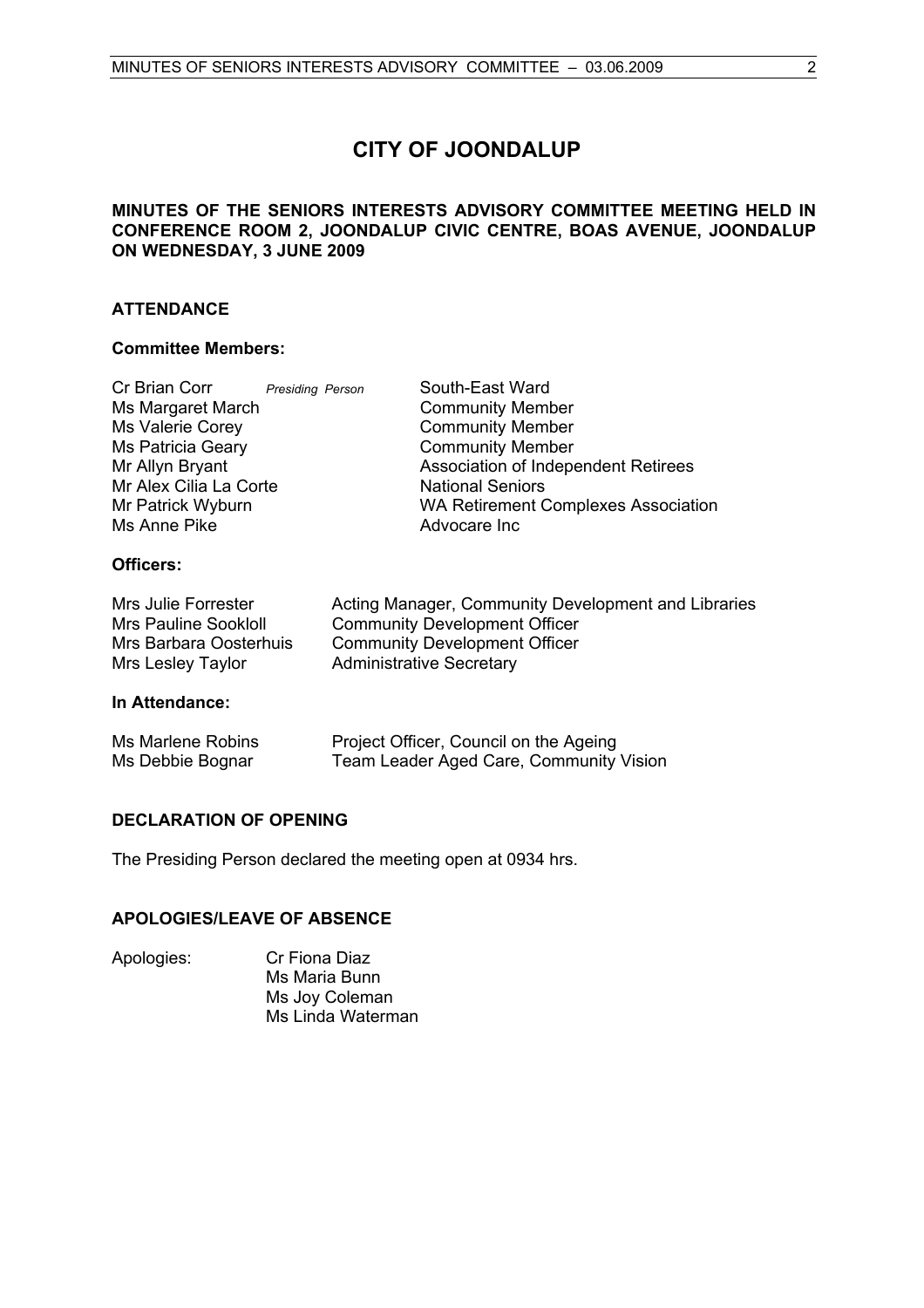#### **CONFIRMATION OF MINUTES**

### MINUTES OF THE SENIORS INTERESTS ADVISORY COMMITTEE MEETING HELD ON 1 APRIL 2009

**MOVED Mr Allyn Bryant, SECONDED Ms Margaret March that the minutes of the meeting of the Seniors Interests Advisory Committee held on 1 April 2009 be confirmed as a true and correct record.** 

#### The Motion was Put and **CARRIED** (8/0)

**In favour of the Motion**: Cr Corr, Mr A Bryant, Mr A Cilia La Corte, Ms V Corey, Ms P Geary, Mrs M March, Ms A Pike and Mr P Wyburn

#### **ANNOUNCEMENTS BY THE PRESIDING PERSON WITHOUT DISCUSSION**

Nil.

### **DECLARATIONS OF INTEREST**

Nil.

### **IDENTIFICATION OF MATTERS FOR WHICH THE MEETING MAY SIT BEHIND CLOSED DOORS**

Nil.

### **PETITIONS AND DEPUTATIONS**

Nil.

### **REPORTS**

## **ITEM 1 PRESENTATION - SENIORS PEER BASED MENTAL HEALTH PROMOTION PROJECT - [55511]**

**WARD:** All

**RESPONSIBLE** Mr Clayton Higham **DIRECTOR:** Planning and Community Development

Mentally Healthy WA, Curtin University of Technology in collaboration with COTA WA (Council of the Ageing WA) submitted a successful application to LotteryWest to pilot a seniors peer-based mental health promotion project in 2009.

A representative from the Seniors Peer Based Mental Health Promotion Project will provide Seniors Interests Advisory Committee members with an overview of the initiative.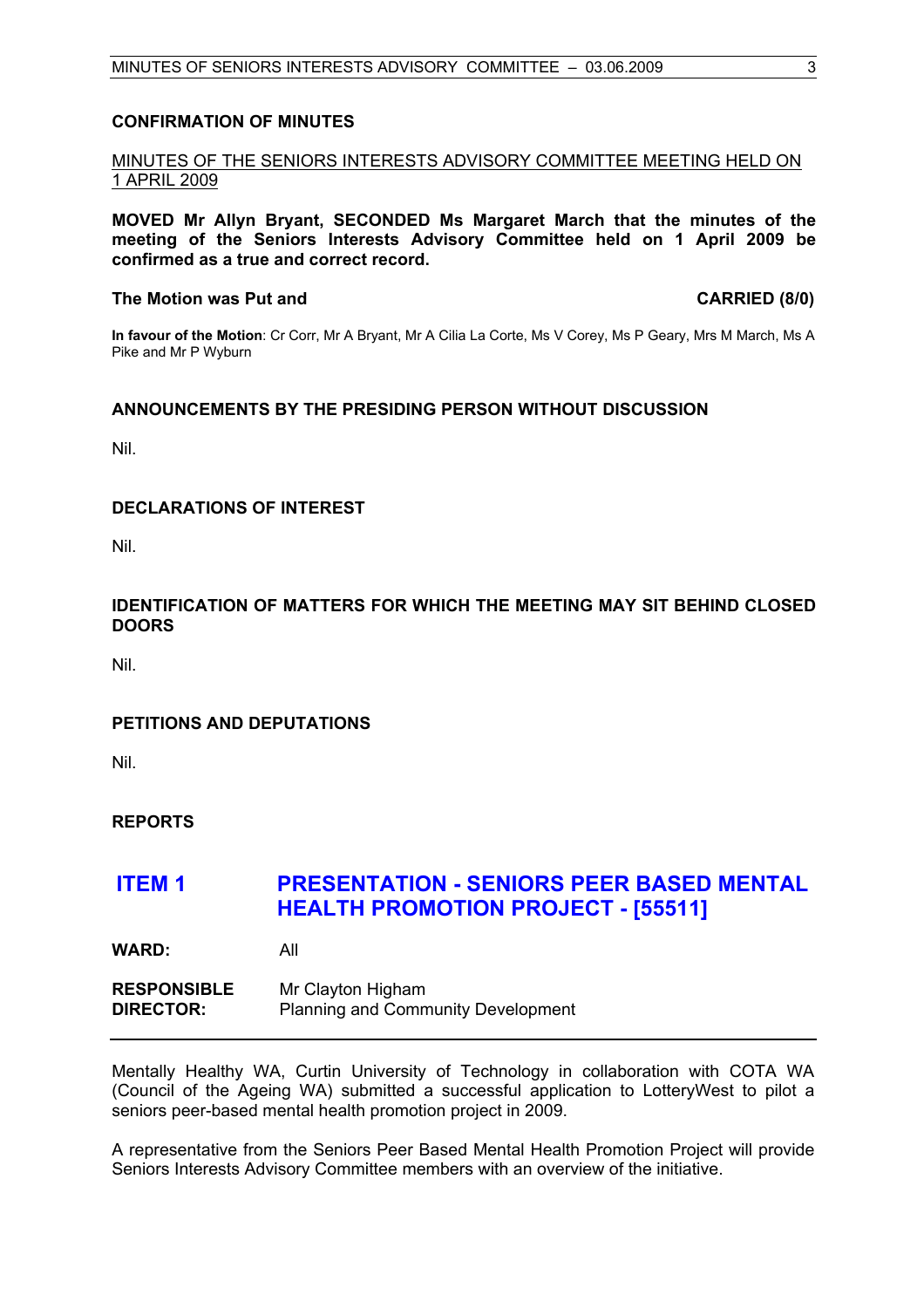The project will be based around the positive mental health message of Act-Belong-Commit. Messages will be targeted to the whole population of older people in order to provide a practical tool for individuals optimise their mental health and prevent the onset of mental health problems, and assist individuals that may be at risk of; or experiencing mental health problems, to become more mentally healthy.

The City of Joondalup has been invited to be involved in the Seniors Peer Based Mental Health Promotion Project. The role of the City will involve liaising with the peer educators; assist to generate interest in the education sessions and assisting the peer educator to identify mentally healthy activities in Joondalup.

#### **ATTACHMENTS**

Attachment 1 Seniors Peer Based Mental Health Promotion Project Summary

Mrs Marlene Robins, Project Officer for the Council on the Ageing provided an overview to the Committee with respect to the three month pilot program involving the Cities of Joondalup, Mandurah and Rockingham in relation to the positive mental health message of ACT-BELONG-COMMIT.

A number of questions and concerns were raised and discussed regarding the services provided.

#### **MOVED Ms Margaret March, SECONDED Ms Anne Pike that the Seniors Interests Advisory Committee NOTES the presentation on the Seniors Peer Based Mental Health Promotion Project.**

#### **The Motion was Put and CARRIED (8/0) CARRIED (8/0)**

**In favour of the Motion**: Cr Corr, Mr A Bryant, Mr A Cilia La Corte, Ms V Corey, Ms P Geary, Mrs M March, Ms A Pike and Mr P Wyburn

Appendix 1 refers

#### **MOTIONS OF WHICH PREVIOUS NOTICE HAS BEEN GIVEN**

Nil.

#### **REQUESTS FOR REPORTS FOR FUTURE CONSIDERATION**

**MOVED Mr Patrick Whyburn, SECONDED Ms Pat Geary that a report be prepared for consideration by the Seniors Interests Advisory Committee on ways of identifying socially isolated seniors who might wish to be involved in the City's seniors activities.** 

#### **The Motion was Put and CARRIED (8/0)**

**In favour of the Motion**: Cr Corr, Mr A Bryant, Mr A Cilia La Corte, Ms V Corey, Ms P Geary, Mrs M March, Ms A Pike and Mr P Wyburn